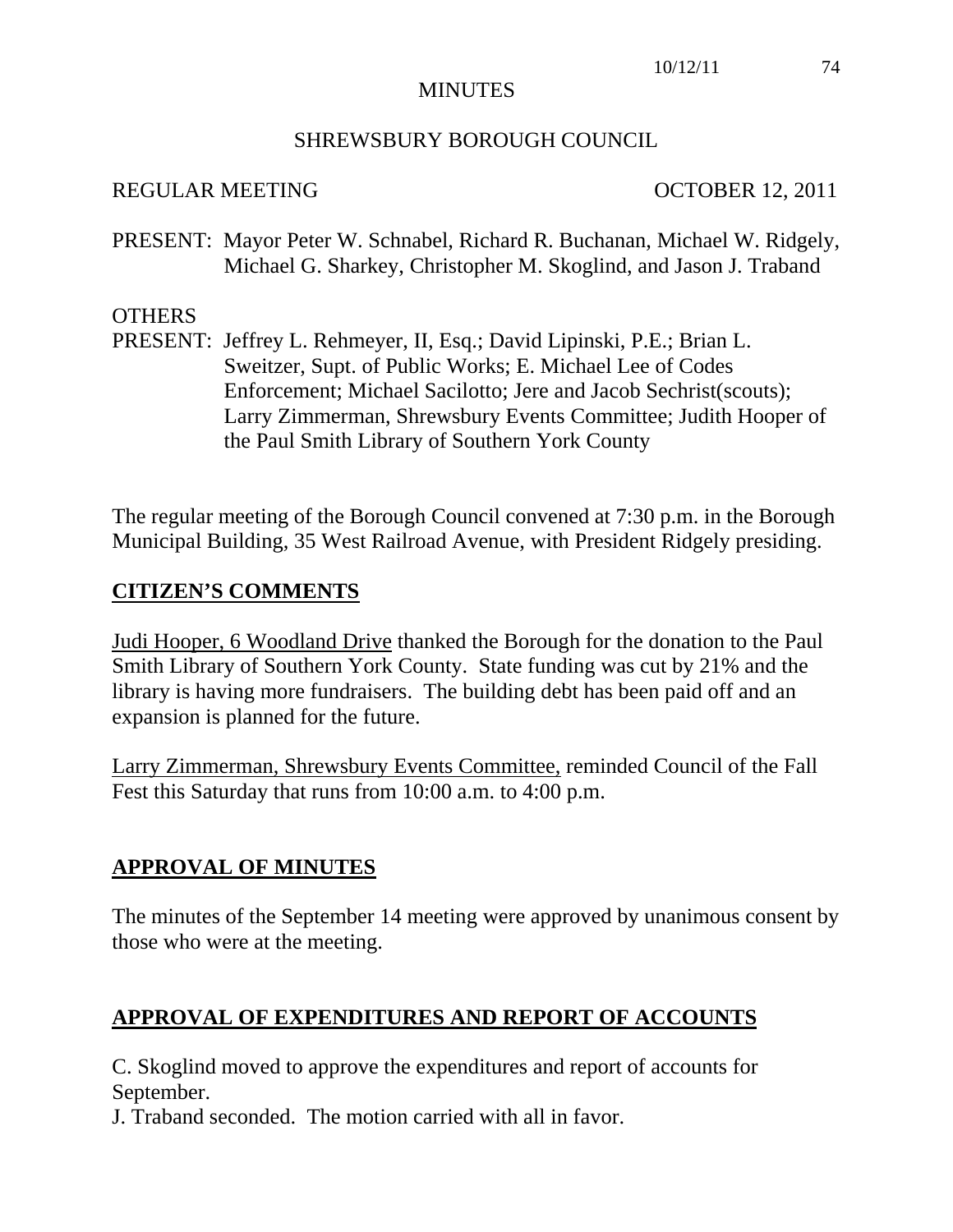# **BILL LIST**

The bill list for September was presented: General account: check numbers 10777 thru 10813; Water account: check numbers 4641 thru 4652; Sewer account: check numbers 4375 thru 4381; Highway Aid: none.

- C. Skoglind moved to approve the September bill list.
- R. Buchanan seconded. The motion carried with all in favor.

# **PAYROLL REGISTER**

C. Skoglind moved to approve the September 5 and 19 payroll registers.

J. Traband seconded. The motion carried with all in favor.

# **SUBDIVISION AND LAND DEVELOPMENT BUSINESS**

# **Southern Regional Police Department** – Richard R. Buchanan

Buck highlighted the July report. The budget breakdown for 2012 is as follows: Shrewsbury Borough 40%; New Freedom Borough 41.4%; Glen Rock Borough 18.5%. The Borough's portion went down 4.11%, or \$21,766.00, due to a decrease in hours; New Freedom Borough requested more patrol time and their share went up for 2012 by roughly that amount.

# **Codes Enforcement** – E. Michael Lee

Two enforcement issues were turned over to Sol. Rehmeyer for filings with the district magistrate.

# Train Station South Main Street

The roof was repaired and felt was put down but no shingles have been installed. Mike will pursue completion of the roof with the Stewartstown Railroad.

# 504 South Main Street, Former Richman's Auto Parts

There is no public water or sewer in this building but there is access to restrooms at the garage located on the same property. There is a new tenant applying to use this building. Council was of the consensus to allow the pre-existing situation to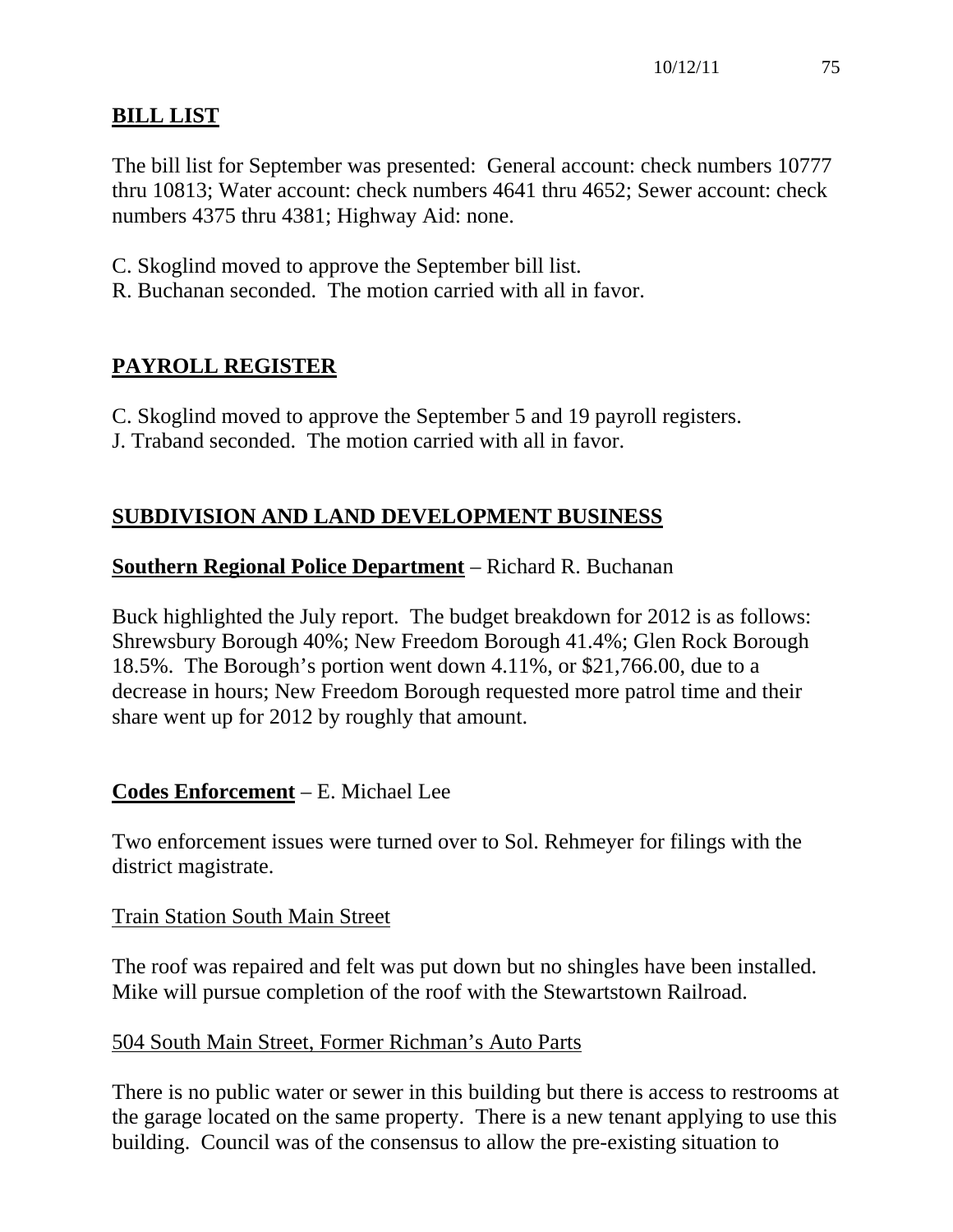continue but if the property is ever subdivided, the building without public water and sewer must be made to connect at that time.

# Heathcote Glen II

Council had approved the preliminary plan with conditions. Mike Lee and Eng. Lipinski met prior to the meeting. There is an easement for phase II that crosses over phase I. The owner of phase I signed the Phase II plan. It was decided that since the easement may not be cross-referenced in the future, that a second easement agreement should be prepared and signed. Outstanding items now are: payment of outstanding fees, maintenance agreement to be signed for the cul-desac (see below), and a separate easement agreement being prepared and recorded. The plan will be signed after completion of these three items.

# Heathcote Glen II Road Maintenance Agreement

Shrewsbury Township signed the agreement.

C. Skoglind moved to authorize the President and Secretary to sign the agreement. R. Buchanan seconded. The motion carried with all in favor.

# 430 South Main Street Vacant Property

Mike stated a permit was issued to make repairs at this property only, not for use or occupancy. The property is not connected to public water and sewer and the new owner has been told that no use and occupancy permit will be issued until connections are made.

# **Water & Sewer** – Richard R. Buchanan

# Strategic Packaging, 917 East Tolna Road Deduct Meter

Strategic Packaging requested a deduct meter for the new gel pack operation. The business does not meet the required five EDUs. The Municipal Authority granted the waiver on a one-year trial basis with the request that the resolution be amended to include additional language that requests will be handled on a case-by-case basis. Sol. Rehmeyer is working on a modification.

# Water Meter Handheld Upgrade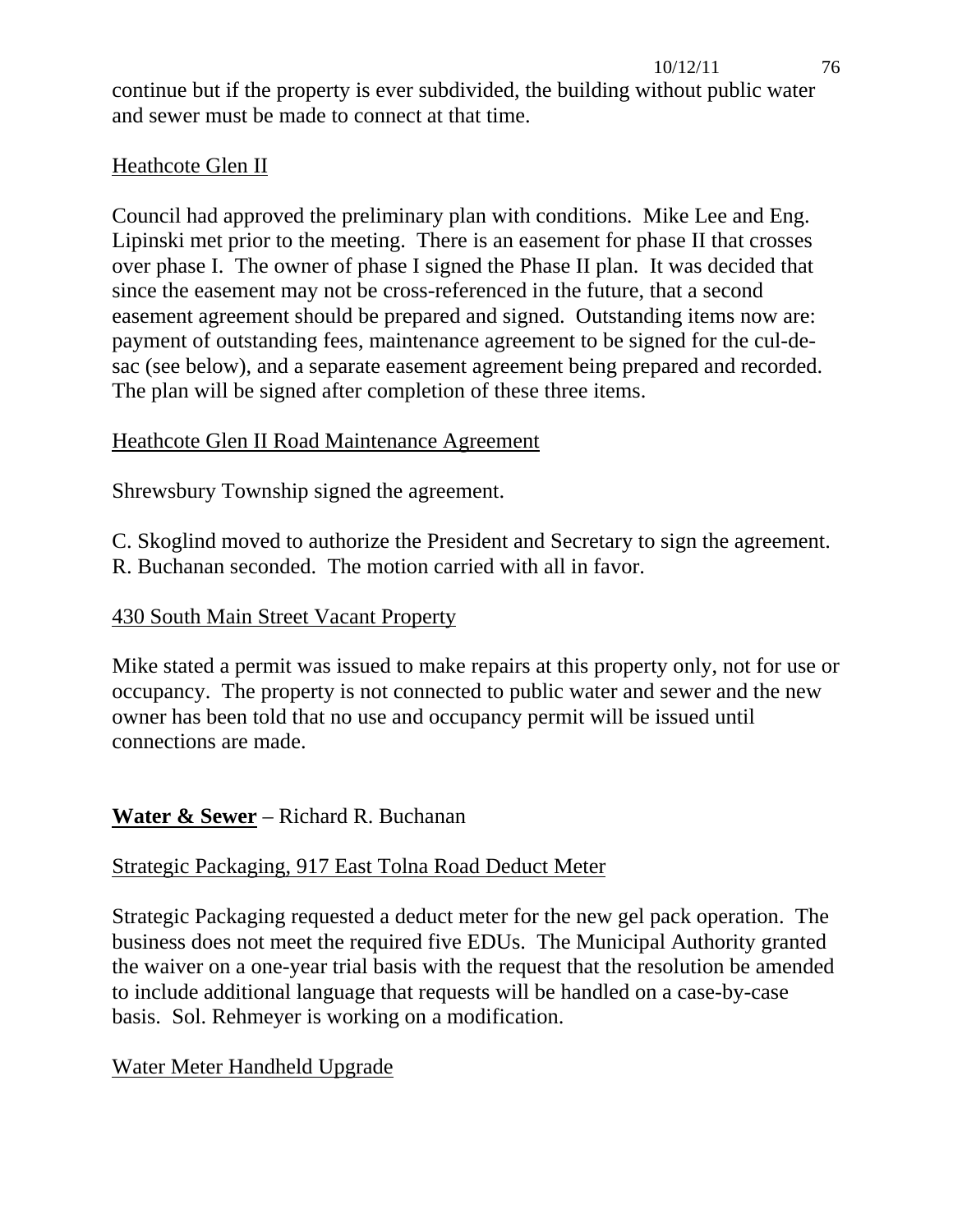#### 10/12/11 77

The current handhelds have been phased out and we can no longer purchase support or batteries for the units. New units need to be purchased at a price of \$7,950.00 each. The Authority approved the purchase of two units.

R. Buchanan moved to approve the purchase of two new handheld meter reading units from L B Water at a price of \$7,950.00 each payable from reserves from the respective funds.

C. Skoglind seconded. The motion carried with all in favor.

The Borough is proceeding without the need to bid pursuant to the exceptions listed in Section 1402(d)(1) and (3) of the Borough Code.

## Arby's Greasetrap

Manifests have not been received from Arby's in the Shrewsbury Commons Shopping Center and the Authority authorized Sol. Rehmeyer to send a letter.

### Water Pumped versus Billed

There is less than one percent unaccounted for water in 2011. Council commended Brian and the Public Works Department on the diligent work done on keeping the water system tight.

# **Public Roads & Lighting**

### Crack Sealing

Crack sealing will be done this month with help from Hopewell and Shrewsbury Townships.

### Storm Drain Repairs

The Public Works Department is repairing the blacktop around storm drains on Holiday Drive, Sundance Court, Cassidy Way, Brookview Lane and Greenview Drive. Both Brookview developments have storm drain problems and will be repaired before snow plowing starts.

### Tree Hollow Drive and Hazelnut Drive

Notification was received that some storm inlets have settled and the street light at 1 Hazelnut Drive is out of plumb and there are street cracks. The HOA is requesting "children at play" signs be installed.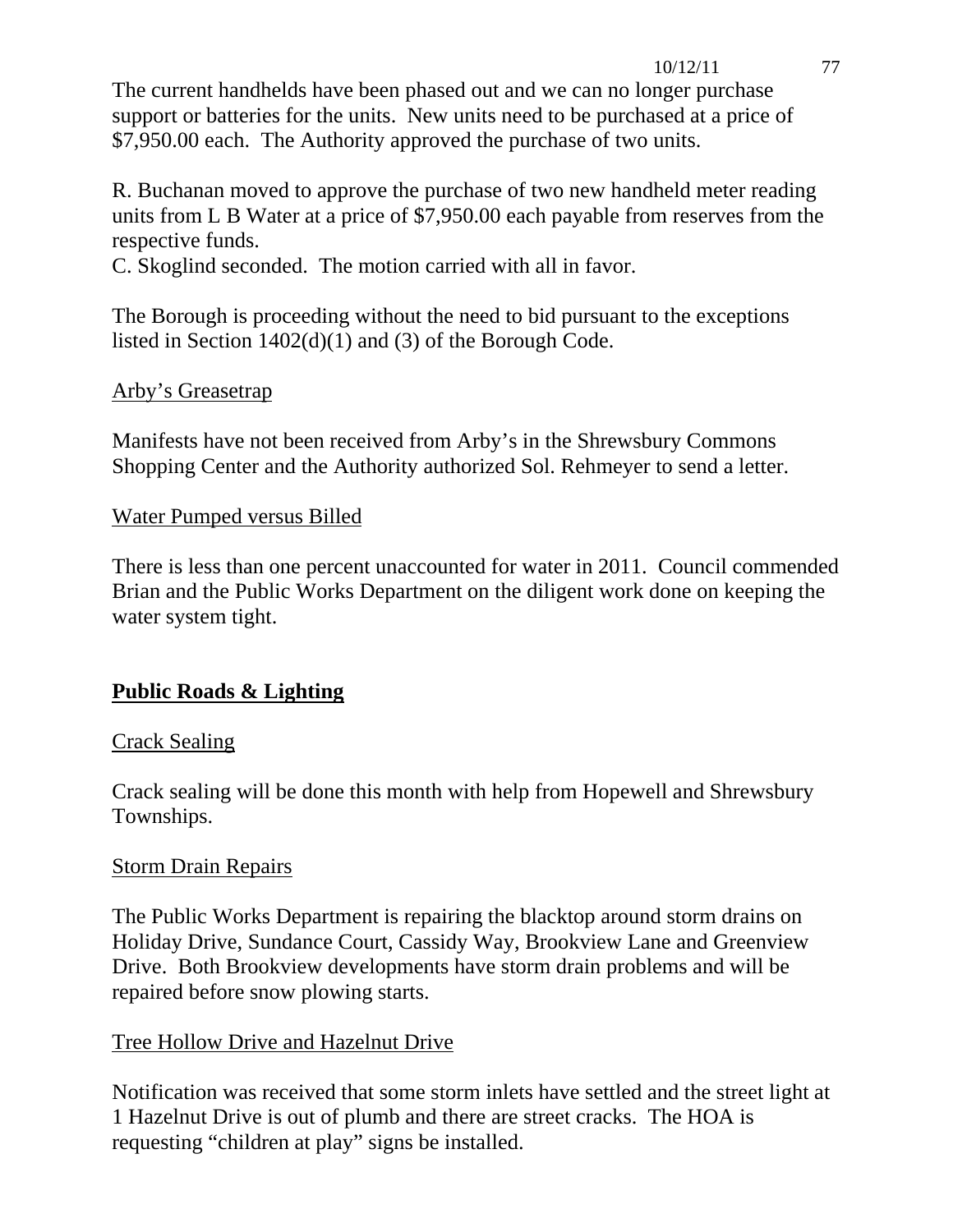B. Sweitzer reported the cracks in the streets will be sealed this year. He doesn't feel the storm inlets are a concern at this time. The street light is slightly out of plumb but did not move when he pushed on it. It would take two employees with a backhoe about six hours to make it straight. There are other street lights in town that are out of plumb as well and it was the consensus of Council to just monitor the light at this time. The signs will be installed.

Snow Plowing Bid

One bid was received:

Aquatic Resource Restoration Company \$110.00/hour

C. Skoglind moved to award the bid to Aquatic Resource Restoration Company. R. Buchanan seconded. The motion carried with all in favor.

## **Public Lands & Buildings and Finance** – Christopher M. Skoglind

C. Skoglind stated he will have revised budget sheets out this weekend. The next meeting is October 26 at 7:00 p.m. Payroll information should be inserted at the October 26 meeting.

### **ENGINEER'S REPORT**

#### Gas Line Replacements

Eng. Lipinski reported Columbia Gas will be replacing about 7,500 LF of gas mains on North Main Street, Clearview Drive, and on North and South Sunset Drives next year.

#### Stormwater Management Ordinance

The deadline for adopting the stormwater ordinance was today. The York County Planning Commission is holding a meeting on October 20 because of the many concerns regarding the proposed draft. Sol. Rehmeyer will be attending. The Borough is making a good faith effort to eventually adopt the ordinance. M. Ridgely stated he will attend the October 20 meeting.

Flood Insurance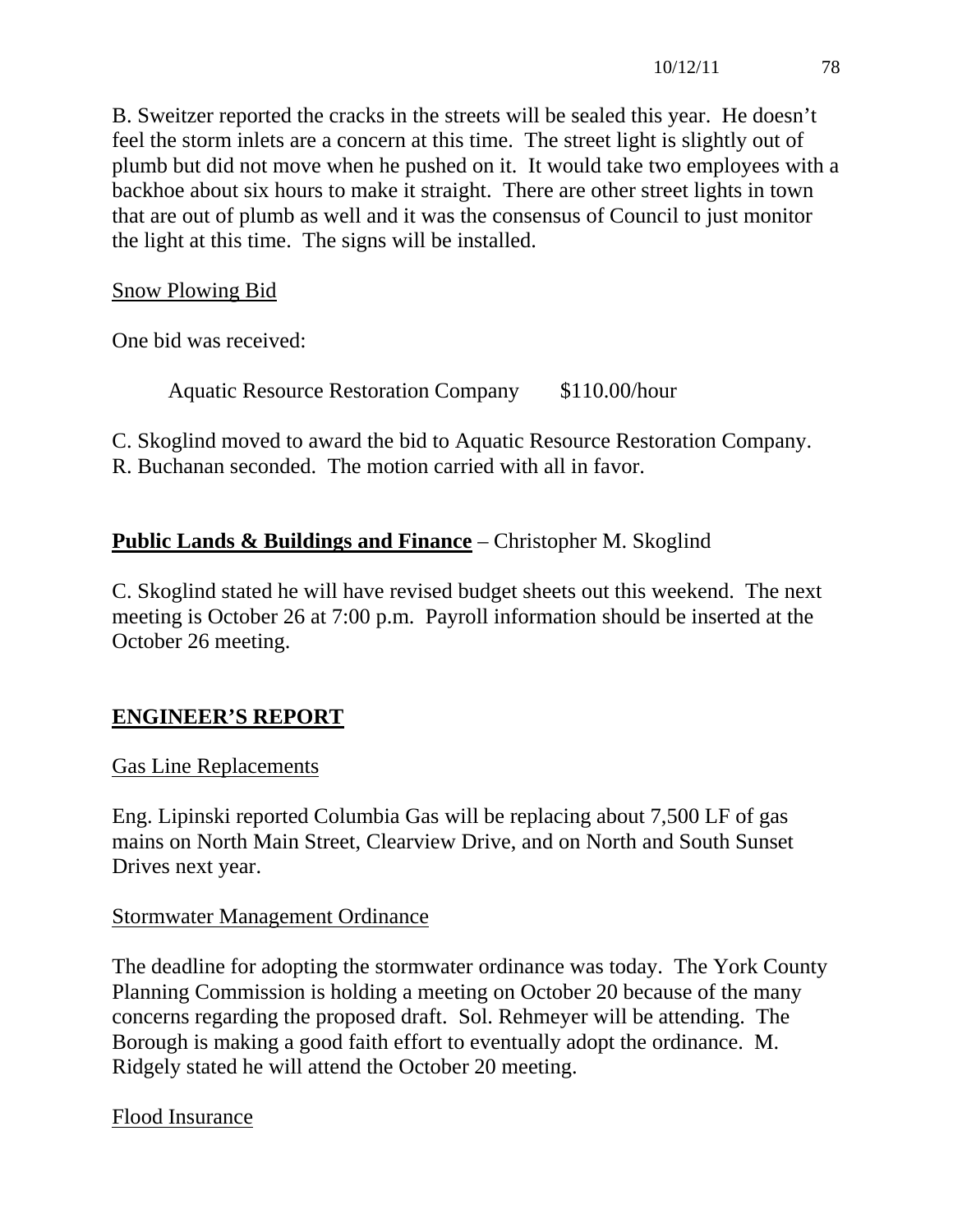The Borough adopted an ordinance and a resolution in 2009 to participate in the Federal flood insurance program but the paperwork was not submitted to the property agency. Eng. Lipinski is attempting to obtain the paperwork for filing.

# **SOLICITOR'S REPORT**

# 21 South Hill Street

Sol. Rehmeyer communicated with Attorney MacNeal that a revised plan needs to be submitted that will go through the review process.

# Earned Income Tax Ordinance

Sol. Rehmeyer prepared the Earned Income Tax Ordinance based on the model provided by the York Area Tax Bureau.

M. Sharkey moved to have the ordinance advertised. C. Skoglind seconded. The motion carried with all in favor.

# Act 44 Pension Plan Providers

Sol. Rehmeyer prepared a resolution that sets forth the procedures necessary in how professional services are chosen for the pension plan.

C. Skoglind moved to adopt Resolution 2011-7. M. Sharkey seconded. The motion carried with all in favor.

# Complaints to be Filed with District Magistrate

Complaints are ready to be filed with the district magistrate for two properties in the Borough who have failed to comply with notices given by Codes Enforcement.

C. Skoglind moved to authorize either President Ridgely or Vice President Buchanan to sign the form necessary giving Sol. Rehmeyer authority to sign the complaints on the Borough's behalf.

R. Buchanan seconded. The motion carried with all in favor.

# Sump Pumps Connected to the Sewer System

Ordinance 1972-13 prohibits stormwater runoff from entering into the sanitary sewer system. No additional language specifically addresses sump pumps. Sol.